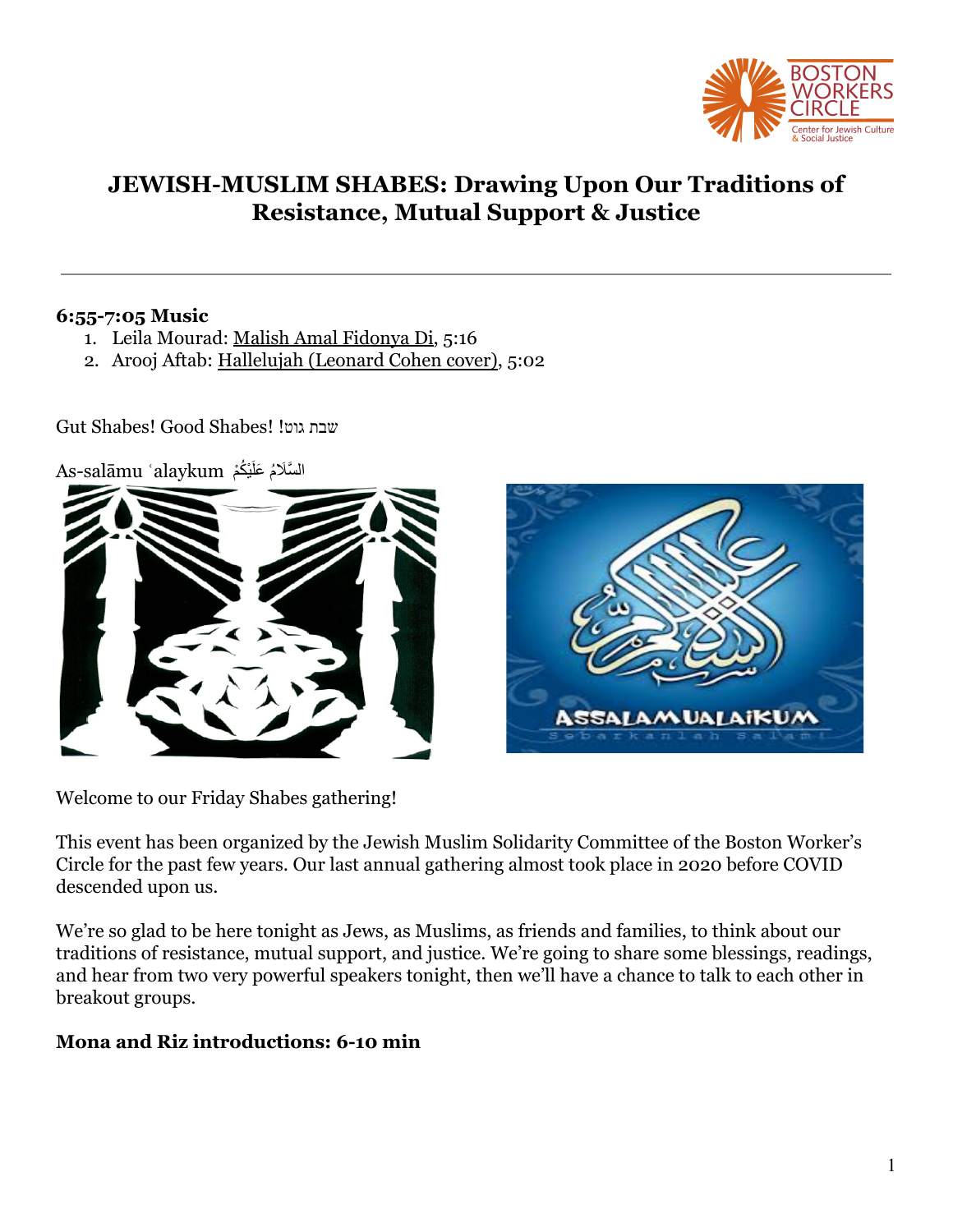

# **Readings**

This is a statement from Aziza Hasan and Andrea Hodos, from NewGround: a Muslim-Jewish Partnership for Change. They wrote this after the Colleyville, Texas Synagogue Hostage situation.

As members of this society and this world, we swim in antisemitism. We swim in Islamophobia. Many of us will dip in without realizing it. When we move forward without thinking about our own contribution or inaction, we will be less effective in addressing hate, and we will cede our power to those who would propagate violence against us. The way forward is to hold up a mirror to ourselves, mindful of our foibles and biases.

And here's a statement from Ginna Green, of Bend the Arc.

The common thread that connects these tragedies, such as the Pittsburgh [synagogue] shooting on October 27th and the Christchurch shooting, is a hateful, destructive, violent white nationalist ideology that targets all of us. In this moment we are not safe unless we are together.

# **Responsive Reading**

The bold text is read together (on mute).

Sometimes the greatest act of courage is to open our hearts to another human being. **I choose to open my heart.**

Sometimes the greatest act of love is to dare to speak out against another's mistreatment. **I pledge to speak out.**

Sometimes in the midst of a loud and busy world, it is important to slow down and listen. **I promise to listen to stories that may be difficult to hear.**

Sometimes amidst a world rife with oppression, discouragement and despair can take over. **I commit to noticing and standing up to injustices large and small.**

**I will do my best to open my heart, to use my voice, to hear your voice, and to challenge oppression of all kinds.**

# **Blessing over the Shabes candles**

The lighting of the Shabes candles marks the transition from the every-day to a special moment, from struggling to create the world as it should be to enjoying the beauty in the world as it is. It is a moment rich with spiritual reflection.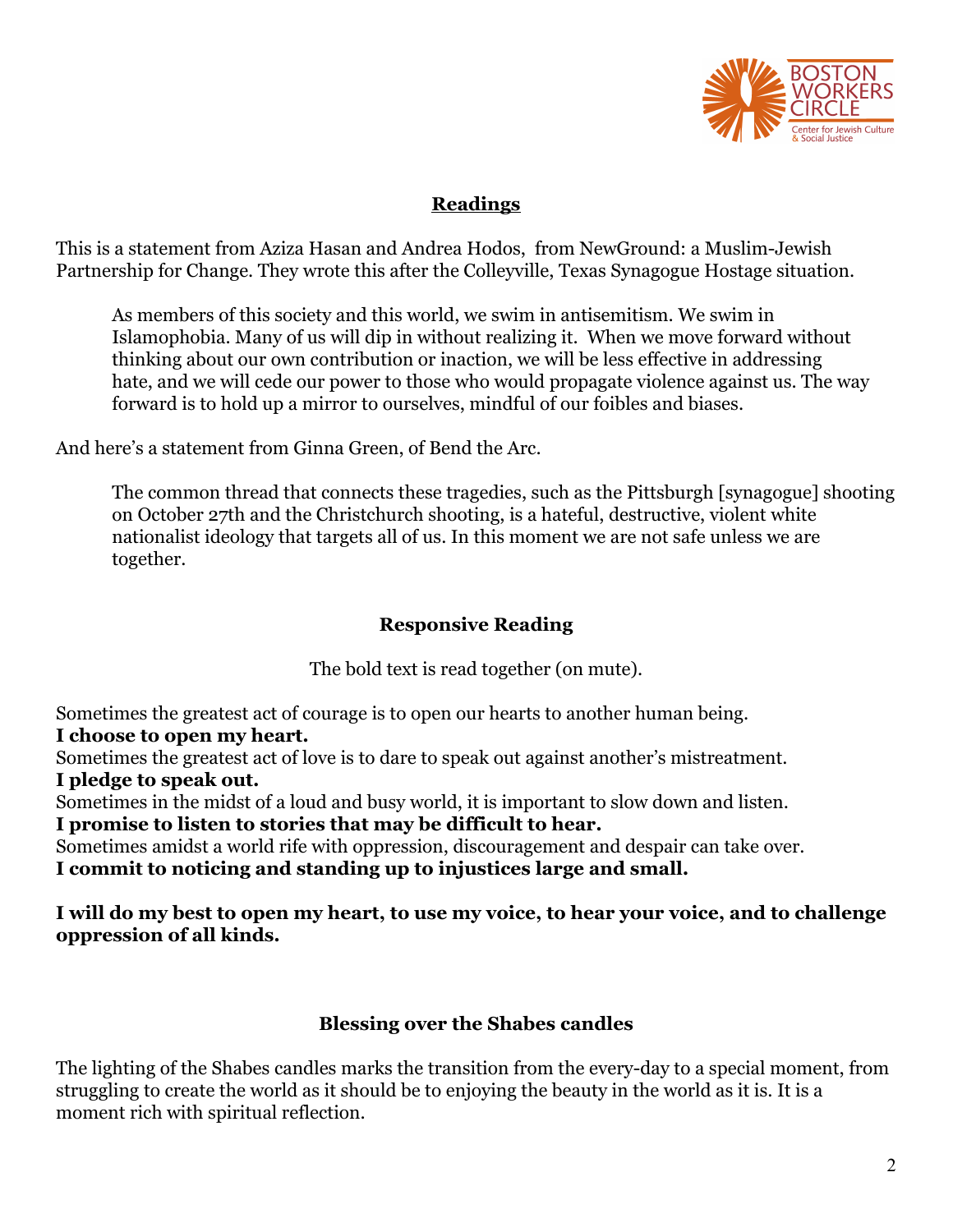

#### For the **Hebrew** blessing, we sing:

Boruch atah Adonoi elohenu melech ho'olom asher kedshanu b'mitzvasov vetsivanu l'hadlik ner shel shabbat.

## In **Yiddish**, we say:

Mir bagrisn shabes. Zol di likht bashaynen undzer velt mit sholem un sheynkayt.

#### In **Ladino**, we say:

Kun estas candelas arrogamoz al Dyo El Dyo de nuestras Madres de Israel, Sara, Rifka, Lea i Rahel Ke muz de vida saludoza, paz, i amor a todus nuestrus keridus i al mundo intero Amen.

In **English**, that means:

We welcome the week's end in the tradition of our people. May these candles bring warmth and light into our lives.

# **SPEAKER: NIDAL AL-AZRAQ**

Nidal Al-Azraq is the Executive Director of 1 for 3 organization and a Board member of Grassroots International. He was born and raised in the Aida Refugee Camp in Bethelem, West Bank, Palestine where he has worked to support human rights, empowerment, and political education projects. The 1 for 3 organization supports these Palestinian rights by developing four programs. They meet refugee communities at the nexus of Water – Food - Health – Education.

# **Song: Od Yavo Shalom Aleinu (Peace is possible!)**

Od yavo' shalom aleinu (3x) Ve al kulam

Salaam Aleinu ve al kol ha olam Salaam, Salaam Aleinu ve al kol ha olam Salaam, Salaam

# **Blessing over the fruit of the vine (wine or grape juice)**

For the **Hebrew** blessing we sing: Boruch atah Adonoi elohenu melekh ho'olom Bo're pri hagofen.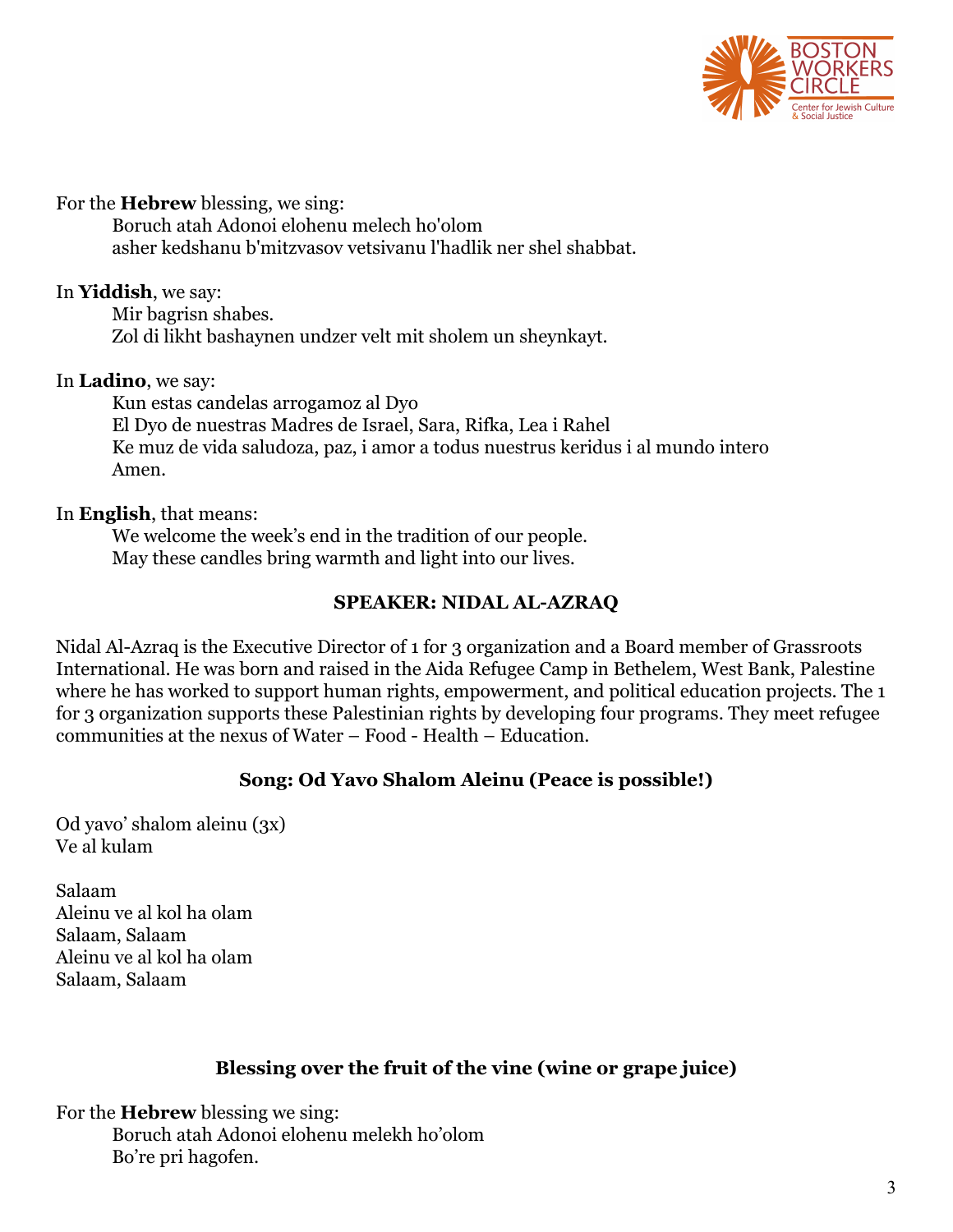

#### In **Yiddish**, we say:

Tsum sof-vokh, freyen mir zikh tsu nemen a glezele vayn tsuzamen.

#### In **Ladino**, we say:

Bendicho el Dio alto con su grasia mos manque vino a nos y a todos Yisrael.

# In **English** we say:

As we come to week's end, we are grateful that we can share the fruit of the vine together.

# **SPEAKER: JEN KIOK**

Jen Kiok (she/her/s) is a white Ashkenazi Jew of Polish and Lithuanian descent, co-conspiring with her ancestors on the path to collective liberation. Jen is a mother, a daughter, an ancestor in training, as well as an educator, a community leader, a dancer and a healer. For the past two decades Jen has been working to build intergenerational communities, rooted in arts and culture with an explicit commitment to racial justice. She is the founder of In the Bones of Our Ancestors, a project dedicated to healing at the intersection of anti-semitism, racism and white supemacy and served as the Executive Director of Boston Workers Circle, Center for Jewish Culture & Social Justice from 2015-2021.

#### **Quotes**

"True resistance begins with people confronting pain … and wanting to do something to change it. "

- bell hooks

"Love is something that is extremely beautiful, but I would settle for justice."

- Dr. Mustafa Abu Sway, Integral Chair for the Study of Imam Al-Ghazali's Work at the Holy Al-Aqsa Mosque & Al-Quds University

# **Blessing over the challah**

For the **Hebrew** blessing we sing:

Boruch atah Adonoi elohenu melekh ho'olom hamotzi lekhem min ha'aretz.

# In **Yiddish** we say:

Loytn yidishn mineg, teyln mir khale, di frukht fun der erd.

#### In **Ladino** we say:

Bendicho sos Tu, Sinyor, ke azes salir pan de la tierra.

# In **English** we say:

In the tradition of our people, we share bread, the fruit of the earth.